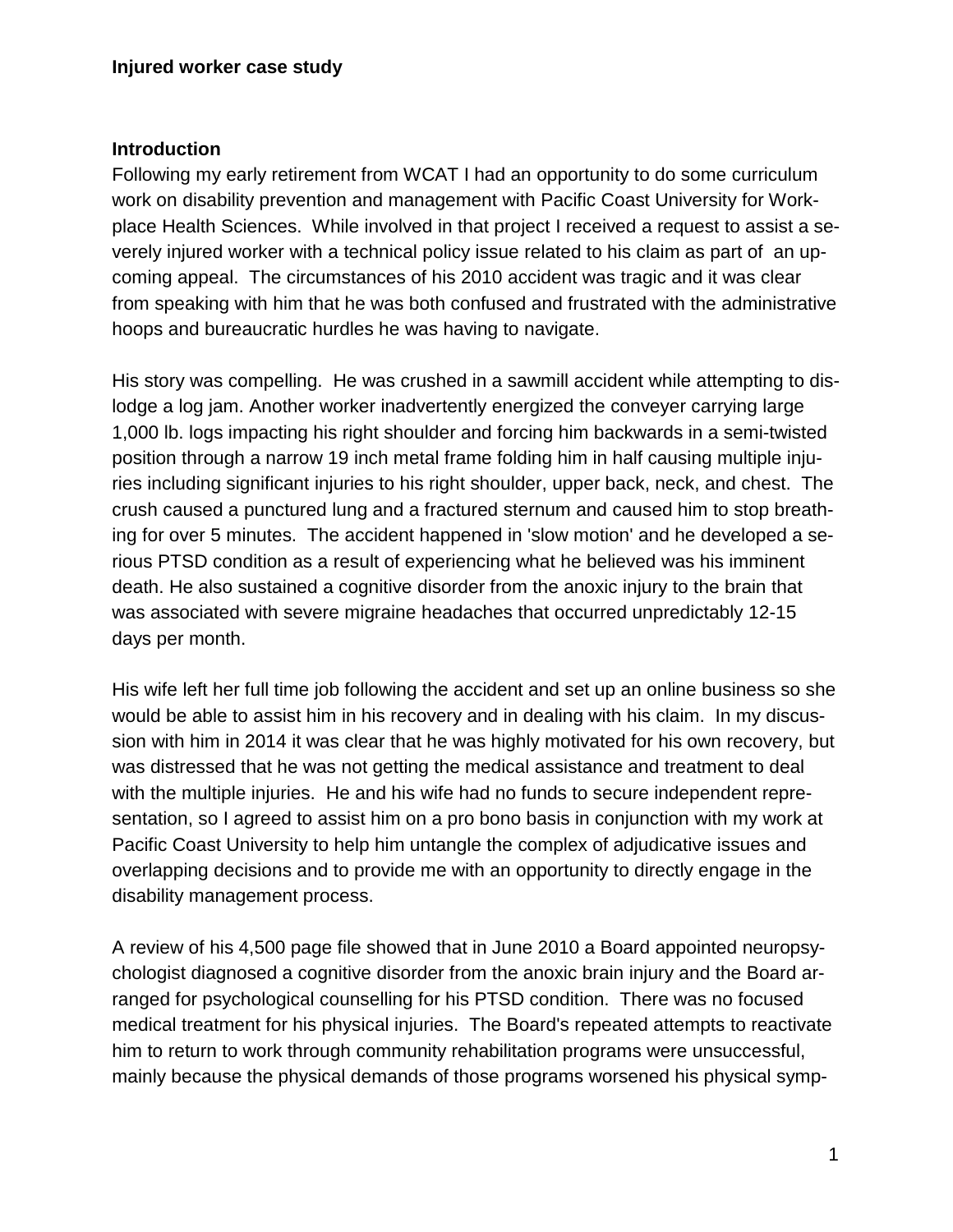toms and precipitated and intensified his migraine headaches. His family physician repeatedly withdrew him from those programs as a result of the worsening of his symptoms.

# **Adjudication and reviews: Part I**

In July 2012 after multiple unsuccessful attempts by the Board to get him to return to work against his doctor's advice, the Board concluded his wage loss benefits on the basis that all of his physical injuries "had healed." The Board adjudicator concluded that the only permanent conditions were PTSD, a minor brain injury associated with headaches and several chronic pain conditions. The treating specialist appointed by the Board generally supported the Board's position and did not recommend any further treatment. The worker secured an independent medical exam from a specialist at his own expense that documented a number of ongoing injuries including a significant shoulder injury requiring further treatment, but this report was not considered by the Board.

The worker sought a review of the 2012 decision on the grounds that his injuries had not healed and the decision failed to consider a number of ongoing injuries including a significant cognitive disorder and an ongoing shoulder impairment that required further treatment. The February 2013 review decision **(RD#1)** was partially successful. The review officer agreed that the worker's injuries to his neck, right shoulder and upper back had not resolved by June 24, 2012. He also found that the PTSD and mild traumatic brain injury had not resolved or stabilized but found he did not have jurisdiction to address issues such as the cognitive disorder that were not specifically mentioned in the July 5, 2012, decision. The review officer advised the worker that it was open to him to request a decision from the Board on the cognitive disorder and other issues not addressed in the July 2012 decision. The worker wrote to the Board on March 25, 2013, requesting adjudication of all outstanding issues not previously addressed.

In March 2013 the Board case manager 'implemented' the favourable February 2013 review decision by concluding that any conditions that had not healed by June 2012 had resolved or become permanent prior to the February 15, 2013, review decision and no temporary disability benefits were payable beyond that date. The worker applied for a review of that decision. In the December 5, 2013, review decision **(RD#2)**, the review officer found that his physical injuries accepted on the claim had likely resolved as of November 9, 2012, and any residual problems related to chronic pain and post traumatic headaches.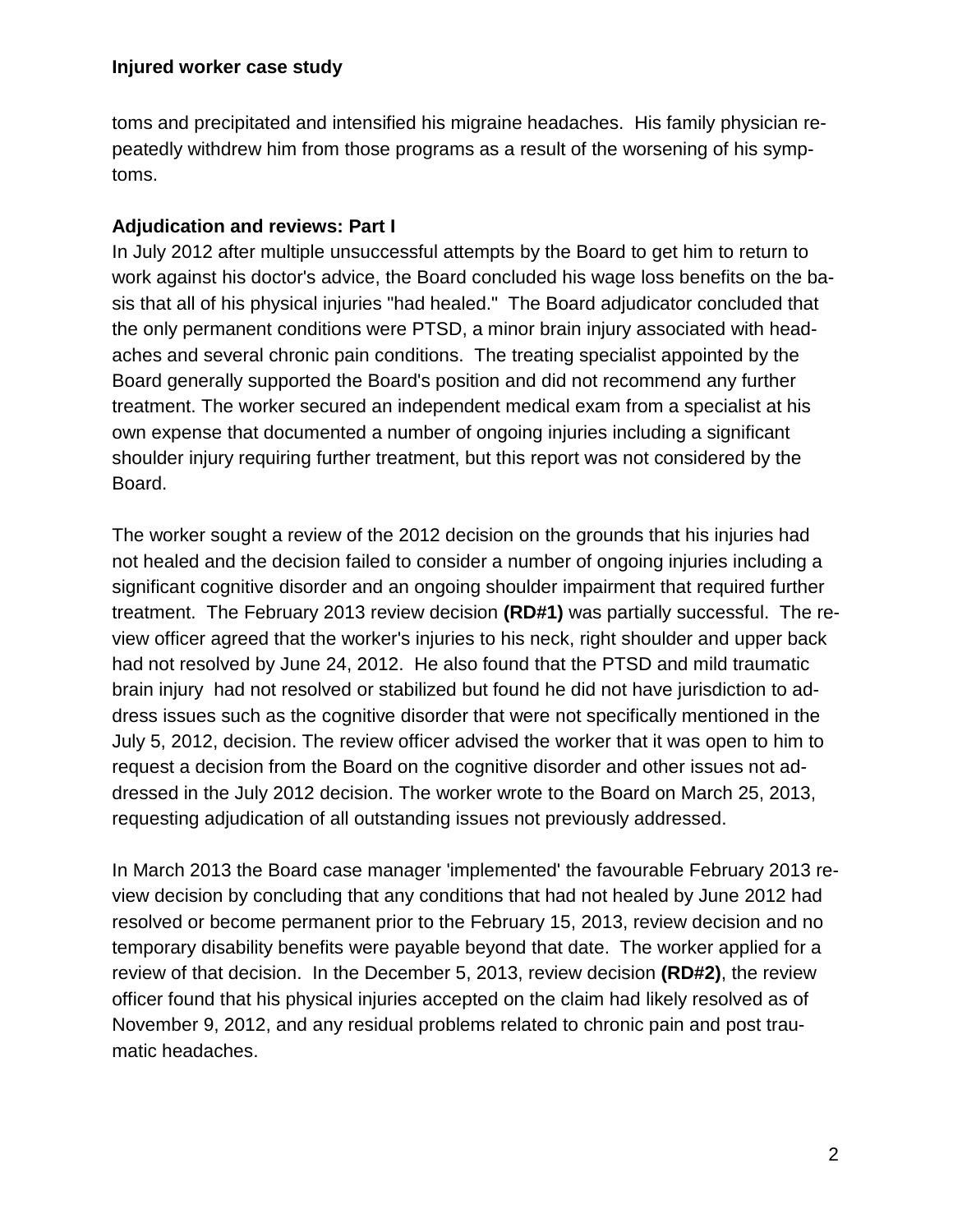In April 2013 the Board case manager "retroactively" accepted the cognitive disorder, but concluded that it had resolved prior to June 2012 and there was no further benefit entitlement for that condition. The Board refused to conduct further follow-up neuropsychological testing as recommended by the neuropsychologist who initially diagnosed the cognitive disorder in 2010. The worker applied for a review of this decision.

On July 25, 2013, the Board case manager addressed a number of outstanding injuries the worker had raised in his March 2013 letter to the Board. The case manager denied acceptance of the sleep disorder and any neck injury and thoracic injury beyond the chronic pain condition previously accepted. The worker requested a review of the July 25 decision on grounds that the Board failed to consider all of the medical evidence and failed to authorize the proper treatment for some of those injuries. In the March 11, 2014, review decision **(RD# 3)** the review officer confirmed the Board's decision to deny the sleep disorder and further health care benefits. The review officer noted a number of issues for which he did not have jurisdiction to consider and indicated the worker could go back to the Board for further decisions.

In July 2013 the worker discontinued treatment with the Board's appointed specialist in favour of an independent specialist with similar credentials who arranged for ongoing medical treatment including more effective Botex injections into his scalp every 3 months to help control the sometimes debilitating migraine headaches. He also secured treatment from a specialist physiotherapist who provided very helpful treatment for his upper back and neck conditions. He also was referred for an MRI of his right shoulder in September 2013 which revealed a significant lesion to the rotator cuff that had been previously missed by the Board's appointed specialist.

In the October 2013 review decision **(RD# 4)** a review officer confirmed the Board's April 2013 decision that the worker's compensable cognitive disorder had resolved.

The Board's case manager referred the issue of the relationship of the right shoulder lesion to the Board's orthopaedic consultant for an opinion regarding the relationship between the shoulder lesion and the 2010 accident. The Board's orthopaedic consultant concluded that the documented right shoulder lesion was more likely "to be anatomical variants of normal anatomy" and unrelated to the accident or the shoulder injury previously accepted under the claim. In the February 14, 2014, decision the case manager denied the worker's rotator cuff lesion documented on the MRI and the worker sought a review of that decision.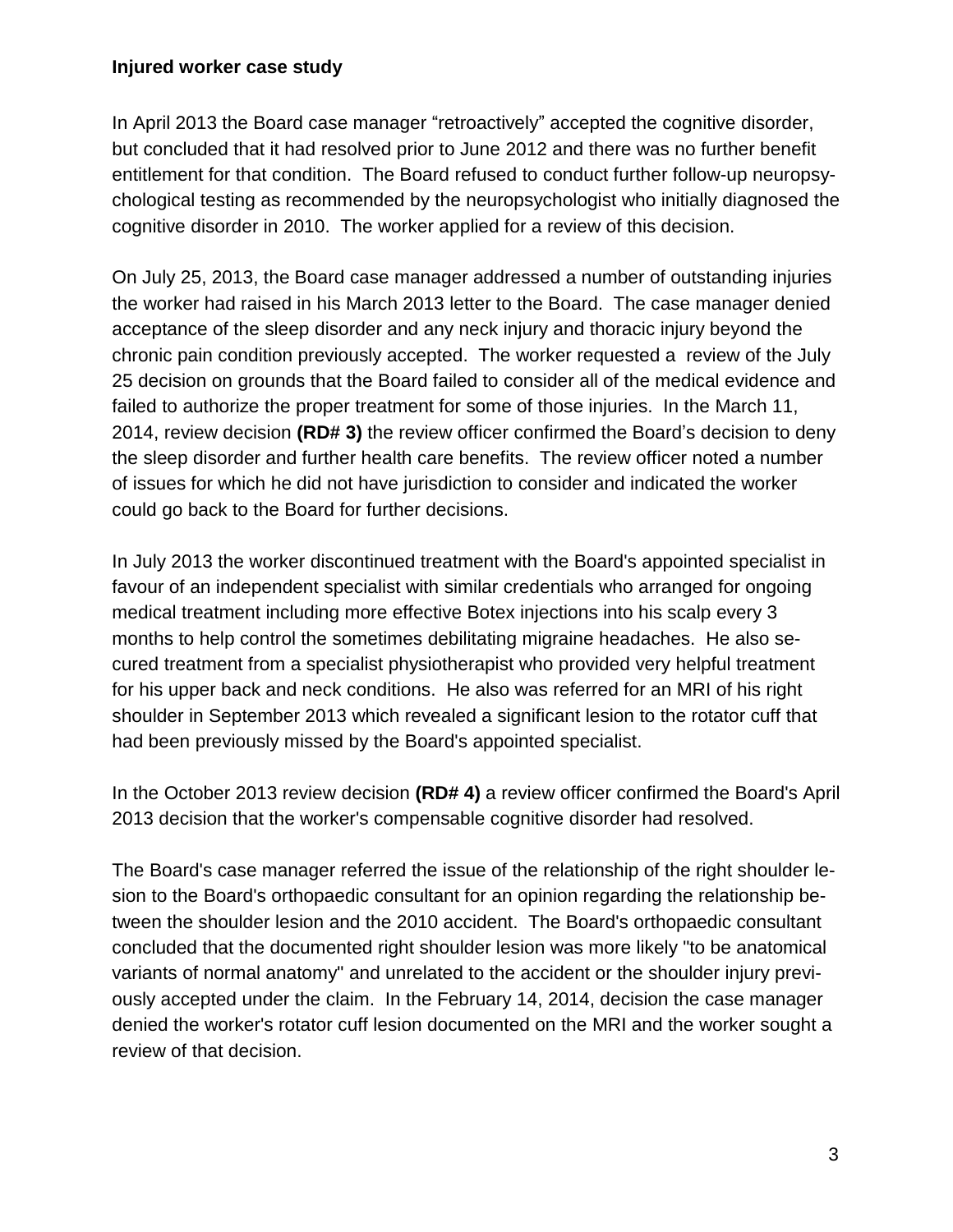The worker's treating specialist disagreed with the decision to deny the ongoing shoulder problems under the claim and referred the issue of the right shoulder lesion to an independent orthopaedic surgeon who carried out extensive diagnostic tests and recommended consideration of surgery for the lesion. Given the delay in identifying the lesion the surgeon believed that the worker would achieve a 40% improvement in the shoulder function from the proposed surgery. In the review decision of September 18, 2014, **(RD# 5)** the review officer confirmed the Board's decision that the right shoulder lesions documented on the MRI were not compensable under the claim.

As previously noted I became involved in the worker's case in the summer of 2014. It was clear at that point that the worker was totally confused and frustrated by the piecemeal adjudication and the convoluted decision making in his case. It was also apparent that the impact of the claims and appeal process had been non-therapeutic and had caused he and his family considerable emotional and financial distress. He had lost confidence in the Boards ability to fairly adjudicate his claim and was distrustful of the Board's medical consultants who consistently overruled the opinions of his treating physicians.

We were able to secure the assistance of a leading neuropsychologist who agreed to carry out the previously recommended neuropsychological testing that had been refused by the Board. That testing demonstrated that the worker continued to suffer from the cognitive disorder first diagnosed in 2010 and that the likelihood of future improvement was remote. We were also able to secure a medical-legal opinion from the workers treating specialist who expressed the opinion that the right shoulder lesion documented on the MRI was directly related to the 2010 accident.

In the August 27, 2015 WCAT decision (WCAT-2015-02691) the panel accepted the independent neuropsychologist's opinion and found that the worker's ongoing cognitive disorder was acceptable under the claim. The WCAT panel preferred the opinion of the worker's independent specialist over the opinion of the Board doctors since the independent specialist's opinion was based on direct clinical evaluation and the specialist provided detailed reasons to support the opinion.

In June 2015 the WCAT panel had directed the Board to issue a determination under section 246(3) of the Act on when each accepted condition under the claim became permanent (or resolved) and whether the worker was entitled to be assessed for a permanent partial disability award for each of the accepted conditions. In response, the Board case manager issued an August 7, 2015 determination stating that all of the worker's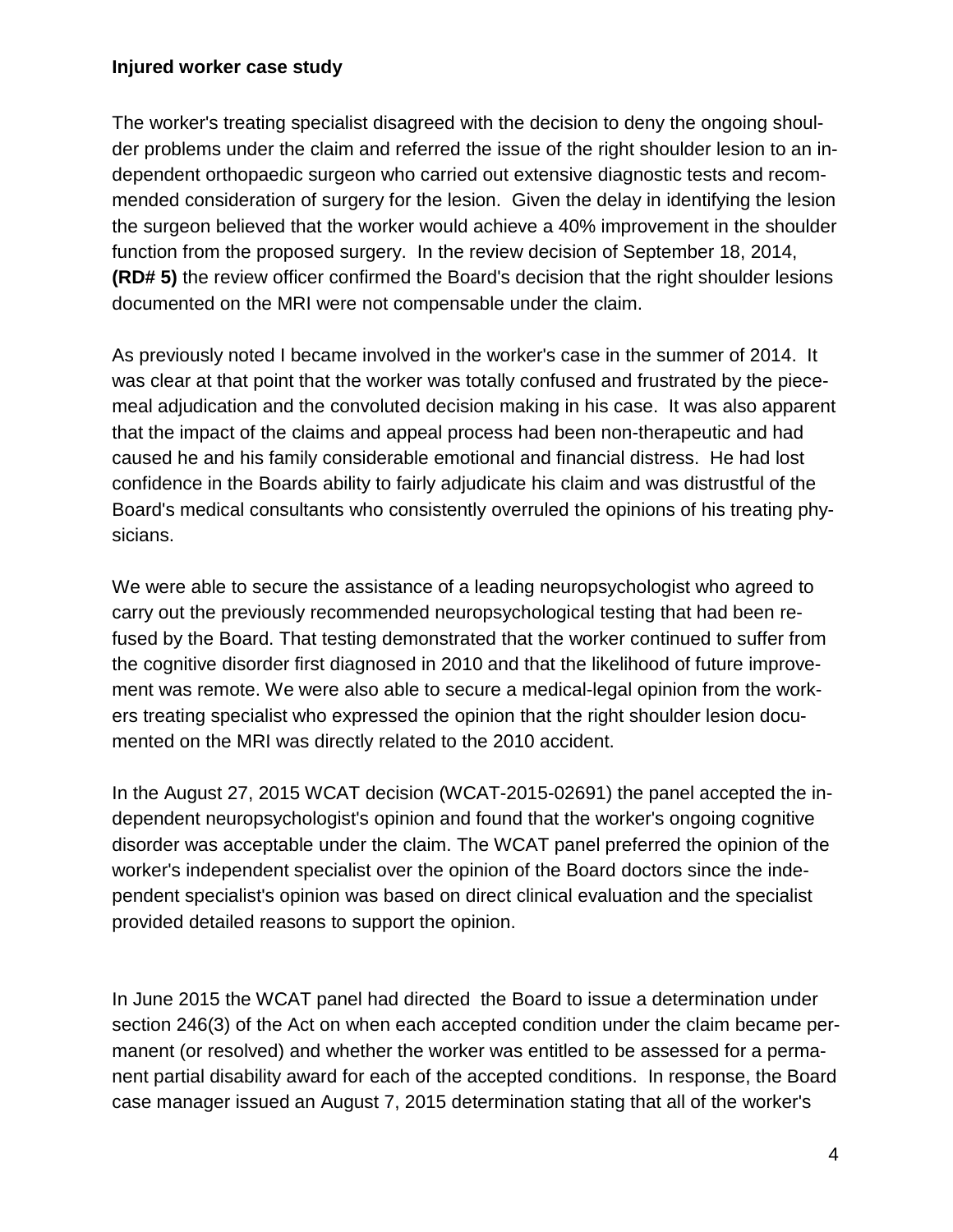compensable conditions other than PTSD, pain disorder and chronic pain were considered to have resolved and there would be no further referral to disability awards.

In the WCAT decision dated December 2, 2015 (WCAT-2015-03653) the WCAT panel considered the worker's appeals from the review decisions dated February 15, 2013 (RD#1), December 5, 2013 (RD#2) and March 11, 2014 (RD#3) and allowed the worker's appeals in part. The panel concluded that the worker's right brachial plexus injury had not resolved and should be assessed for permanent disability entitlement. The panel also concluded that the worker's post traumatic headaches and PTSD were no longer temporary had become permanent as of May 2012 and June 2012 respectively. The panel found that the workers neck injury had stabilized and become permanent by May 2012.

### **Implementation challenges and conflicting medical evidence**

In the course of his employment as a sawmill worker the worker had developed a significant permanent cedar allergy condition that was recognized by the Board. As a result the Board determined that he would not be able to return to the forestry sector given the risks of a worsening of that condition from further exposure. The Board agreed to sponsor a retraining program and accepted the worker's proposal for support to complete the final two years of a university program in business administration.

The worker was highly motivated to complete this program but had considerable difficulty with the course load given his cognitive disorder and migraine headache challenges. The worker's physicians advocated a reduced course load which the Board initially resisted, but eventually agreed to. With tutoring support from his wife who had a Provincial Instructor Diploma and ongoing support from the university disability support services and accommodation by course instructors he was able to complete the degree in 2016. In recognition of his achievements he received the Remarkable Achievement Award which is awarded to a student "who has dealt with significant obstacles in both reaching university and completing their program of choice while being an inspiration to others and the university community."

On the basis of the two WCAT decisions the workers claim was referred to the Board's Disability Awards Department for assessment of his permanent disability. On May 3, 2016, the Board case manager concluded that the worker was capable of full time employment as a human resources specialist and not entitled to a loss of earnings assessment. The worker requested a review of that decision.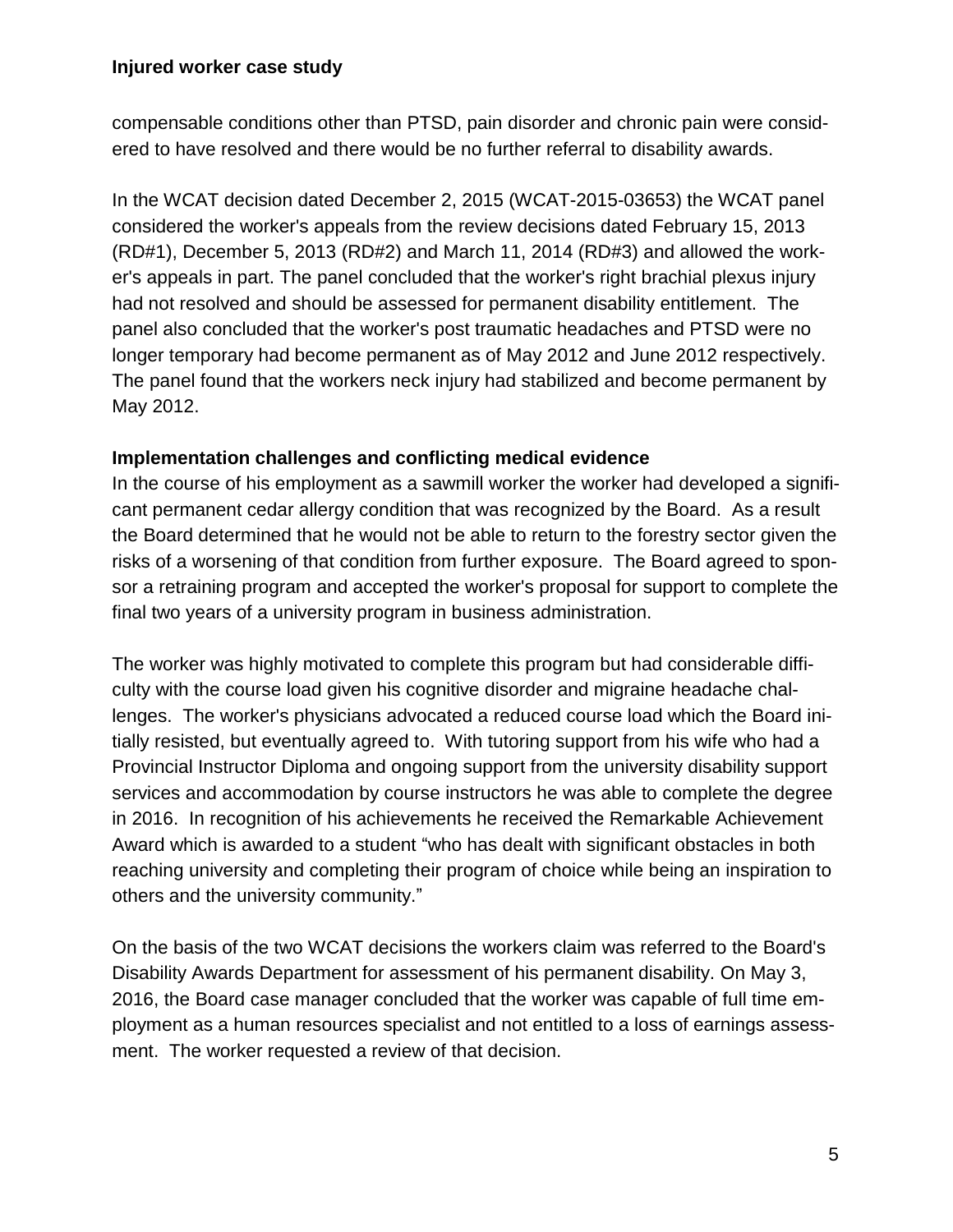In support of the worker's permanent disability entitlement we requested an independent medical examination and medical legal opinion by a former Board medical advisor and former medical consultant to the WCAT. In the 218 page report dated June 1, 2016, the independent medical specialist summarized the relevant medical evidence on file, documented the workers medical limitations and concluded that the worker was not reasonably capable of performing any work activity on a full time basis.

The worker was examined by a Board disability awards medical advisor in June 2016. On the basis of that evaluation the disability awards officer issued the July 19, 2016 decision granting the worker a permanent disability award of 35.5% that included 15% for the PTSD, chronic pain and cognitive disorder. The worker also requested a review of the July 19 decision.

On August 24, 2016 the Board case manager denied acceptance of the thoracic outlet syndrome supported by his treating specialist and authorization for the right shoulder surgery recommended by his treating specialist and by the neurosurgeon who recommended that surgery. The Board's orthopaedic consultant reiterated his earlier opinion that the MRI documented right shoulder lesions were "…incidential findings that are present to a greater or lesser extent in a person of [the worker's] age." The case manager relied on that opinion even though it had been rejected by the December 2015 WCAT panel. The worker requested a review of that decision.

In support of the review of these decisions we sought additional medical evidence from the independent neuropsychologist and the independent medical specialist regarding the nature and extent of the worker's permanent impairment and his employability. The independent neuropsychologist opined that the worker's permanent psychological impairment should be assessed in the range of 45-50% in accordance with the impairment ratings in the Board's permanent psychological disability evaluation schedule. The independent medical specialist questioned the validity of the method used to assess the worker's permanent physical impairment and agreed with the neuropsychologist's opinion that the psychological impairment was in the range of 45-50%.

In October 2016 the Board discontinued the workers psychological treatment and terminated his vocational rehabilitation benefits, even though he had not found any gainful employment after an extensive job search. This termination of benefits forced the worker to file for bankruptcy protection.

## **Adjudication and reviews: part II**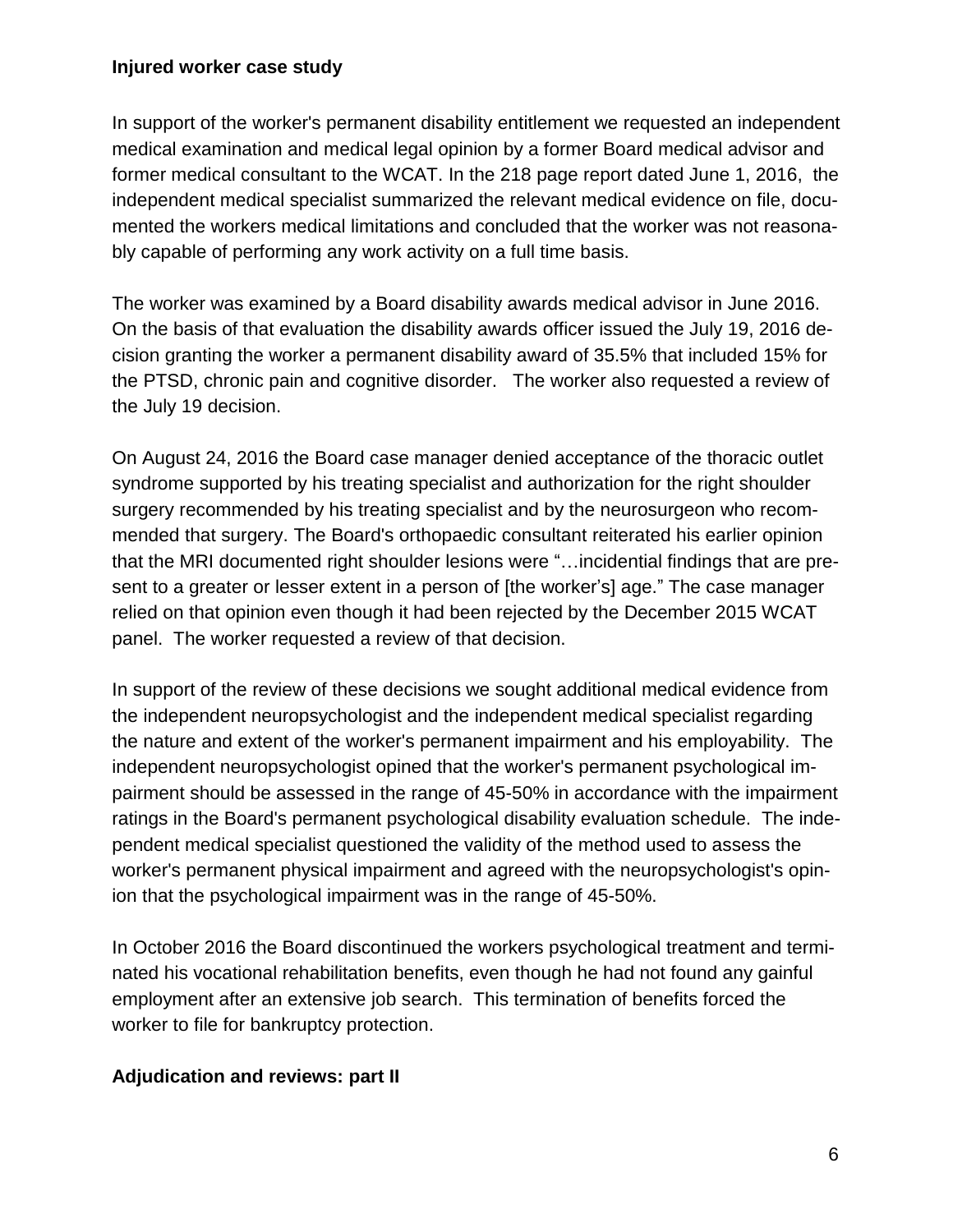In the decision dated December 12, 2016, (**RD#6**) the review officer acknowledged the discrepancies in the Board's method used to assess the worker's permanent physical impairment with respect to the worker's right shoulder, headaches and chronic pain and referred these back to the Board for further investigation. The review officer also questioned the neuropsychologist's conclusions regarding the worker's employment limitations and referred the worker's claim back to the Board for further investigation and assessment of employability.

To say that this decision came as a major blow to the worker would be a gross understatement. He had been counting on a positive decision from the Review Division on the basis of the compelling medical evidence from the neuropsychologist and independent medical examiner or alternatively at least a negative decision that he could appeal directly to WCAT for a final resolution of the issues. The decision to delay the matter and force him through another round of intrusive investigations at the Board had a significant psychological impact on him. This impact was intensified coming just before Christmas when he was undergoing a financial crisis.

It did not help that the review officer who issued the December 12 decision was the same review officer who had upheld the Board's decision to deny acceptance of the right shoulder lesion.

In the January 25, 2017, review decision (**RD# 7**) the same review officer who had issued the September 18, 2014, decision upholding the Board's decision to deny acceptance of the right shoulder lesion confirmed the Boards August 2016 decision to deny the authorization for the right shoulder surgery. The review officer agreed with the analysis of the Board's orthopaedic consultant and agreed with a Board medical advisor's opinion that the estimated 40% improvement from right shoulder surgery that had been supported by the independent orthopaedic surgeon, by the worker's treating specialist and by the independent medical specialist was "an unreliable speculation."

Needless to say, this further exacerbated the worker's psychological condition.

## **The impact of delayed adjudication and undercover surveillance**

In March 2017 the Board's vocational rehabilitation consultant requested information on a wide range of issues regarding the worker's activities and the nature of his involvement with his wife's online business. The worker attended his wife's business meet-up sessions and assisted with minor activities to stay active whenever he felt he was able.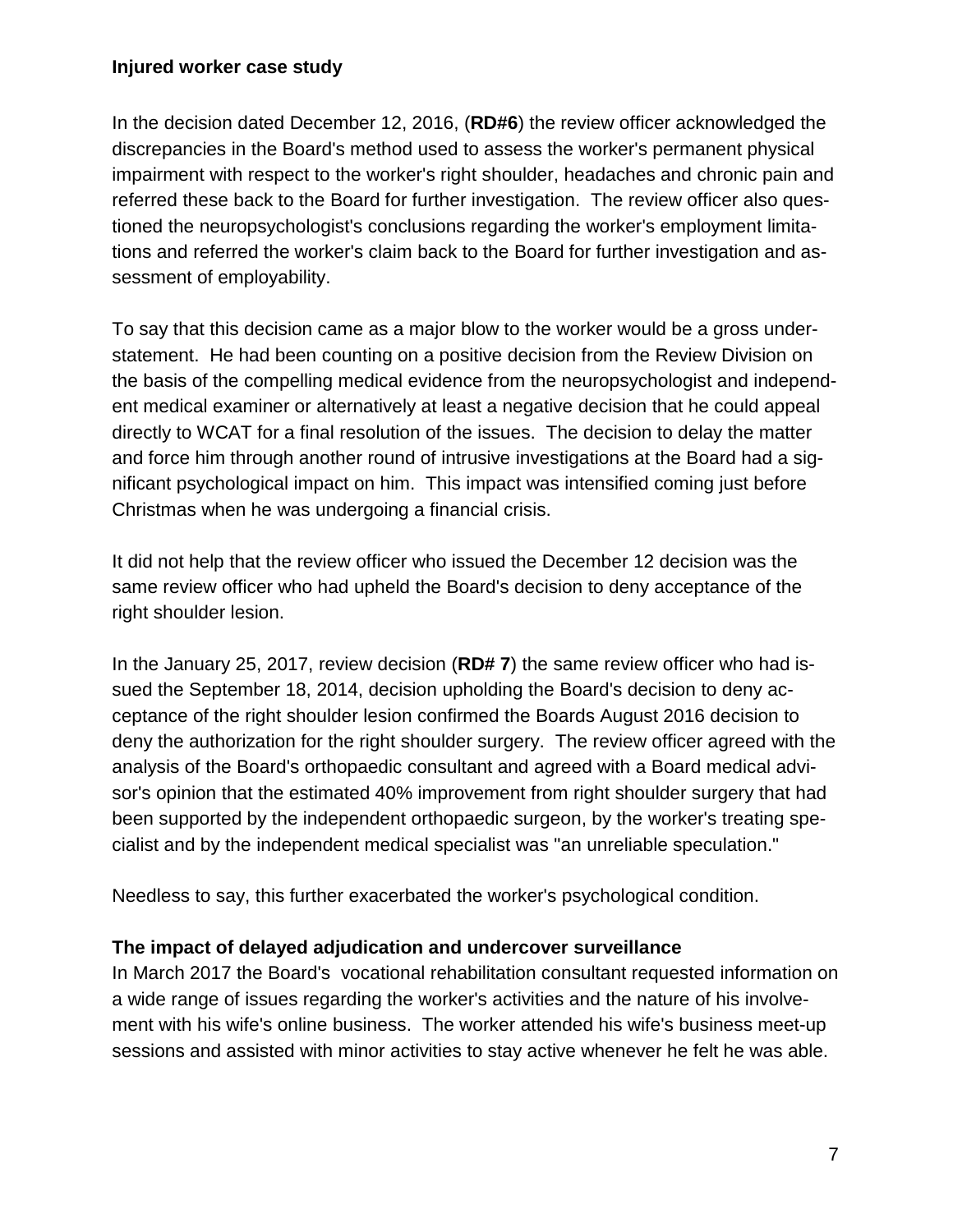He received no payment for these activities. We detailed these activities in a 5 page letter to the consultant and offered to provide any further information the consultant require. None was requested.

At that stage in the claim the worker's psychological condition had deteriorated to such an extent that I concluded further professional evaluation was required. The neuropsychologist who had carried out the previous neuropsychological assessment agreed to evaluate the worker on a pro bono basis since the worker had no funds available.

In his May 9, 2017, the independent neuropsychologist carried out further neuropsychological testing although formal cognitive testing was described as "fairly limited". The neuropsychologist reported that the worker's emotional and behavioural functioning had "significantly deteriorated" since 2014 which he attributed in part to the inability to resolve his claim and to find employment and the resulting financial stresses.

The neuropsychologist indicated that the ongoing claims investigations and adjudication was having a major impact on his psychological state. He expressed concern that the worker was "rapidly moving into a crisis mode" and was at risk of further significant psychological deterioration if these matters were not resolved in a timely matter. He strongly recommended that the worker receive further psychological intervention. He concluded that it was highly unlikely that the worker would be able to obtain and retain competitive employment.

The neuropsychologist cautioned against a immediate repeat neuropsychological testing by the Board given to professional protocol regarding the validity and reliability issues related to administering the same tests in close proximity. However, he agreed to provide the Board psychologist with his raw test data for the Board's review.

The independent neuropsychologist's May 9 report was immediately shared with the Board with a request that the Board support a referral for further psychological treatment on an expedited basis. The Board did not respond to this request.

Given the fact that the Board had not taken any steps to further evaluate the worker's permanent disability entitlement, I arranged for the independent medical specialist, who was fully qualified to carry out permanent disability evaluations, to do a formal impairment assessment to help expedite the process. In his July 26, 2017 permanent impairment assessment he provided a detailed report and concluded that given the physical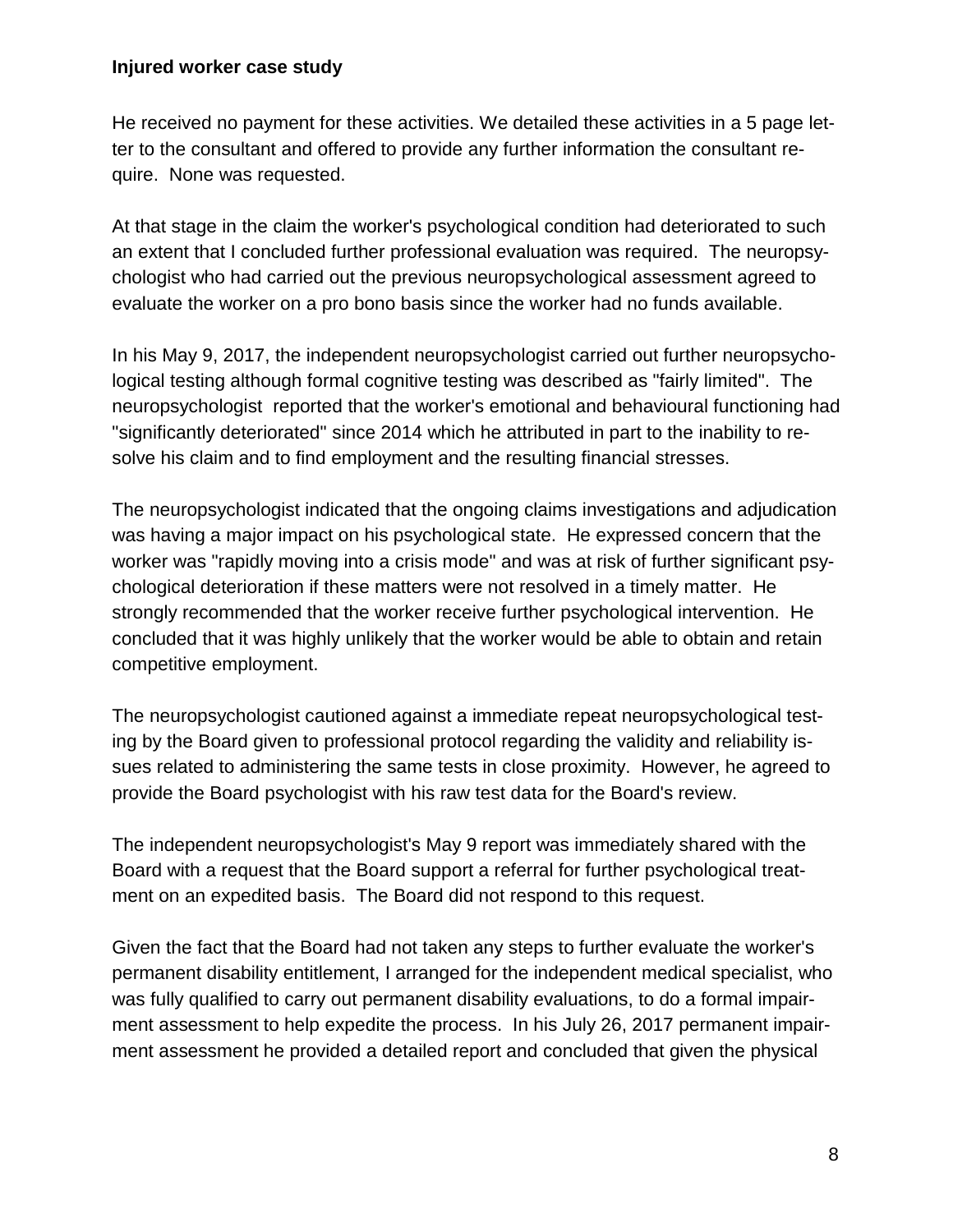challenges combined with the severe headaches, chronic pain disorder and the cognitive disorder that it was unlikely that the worker could work in even the most sedentary occupations for any significant period of time.

In late July the rehabilitation consultant contacted me for an update on the worker's work status which was provided with an offer to provide any further details on request. No further information was requested.

In early August the rehabilitation consultant contacted me and advised the Board had carried out several months of undercover surveillance and wanted to meet with the worker to examine him under oath regarding their findings.

I explained that I would need to get professional advice regarding the advisability of the worker participating in such an exercise given the neuropsychologist's finding in May that I had shared with the Board. The consultant was insistent that this interview be carried out before the end of August and offered to have a Board psychologist present during the examination under oath.

The news of this surveillance came as a major shock to the worker and the possible deterioration outlined in the May 9 neuropsychologist's report took place as predicted. It was clear to me that the worker was fully immersed in "crisis mode" and I contacted the neuropsychologist who provided advice in a letter dated August 21, 2017. He indicated that the worker would find attending a session with a Board field investigator to view surveillance tapes "extremely emotionally traumatic" and the fact that he was not currently receiving psychological treatment would likely intensify the disruption and lead to possible decompensation and/or self-destructive behaviours. He strongly advised that further psychotherapy sessions be authorized before any such meeting occur and the worker "obtain psychological clearance" before attending any such meeting or not attend the meeting. He offered to discuss this matter with a Board psychologist. The Board did not pursue that offer.

I provided this letter to the Board and again requested the Board authorize further psychological treatment before considering any such treatment. I requested that the Board provide a decision in writing if they were not prepared to authorize further treatment. The Board did not authorize further treatment and declined to provide a decision in writing that would allow us to seek recourse.

I contacted the worker's former treating psychologist who was involved in research and no longer accepting patients. When she learned the circumstances she agreed to make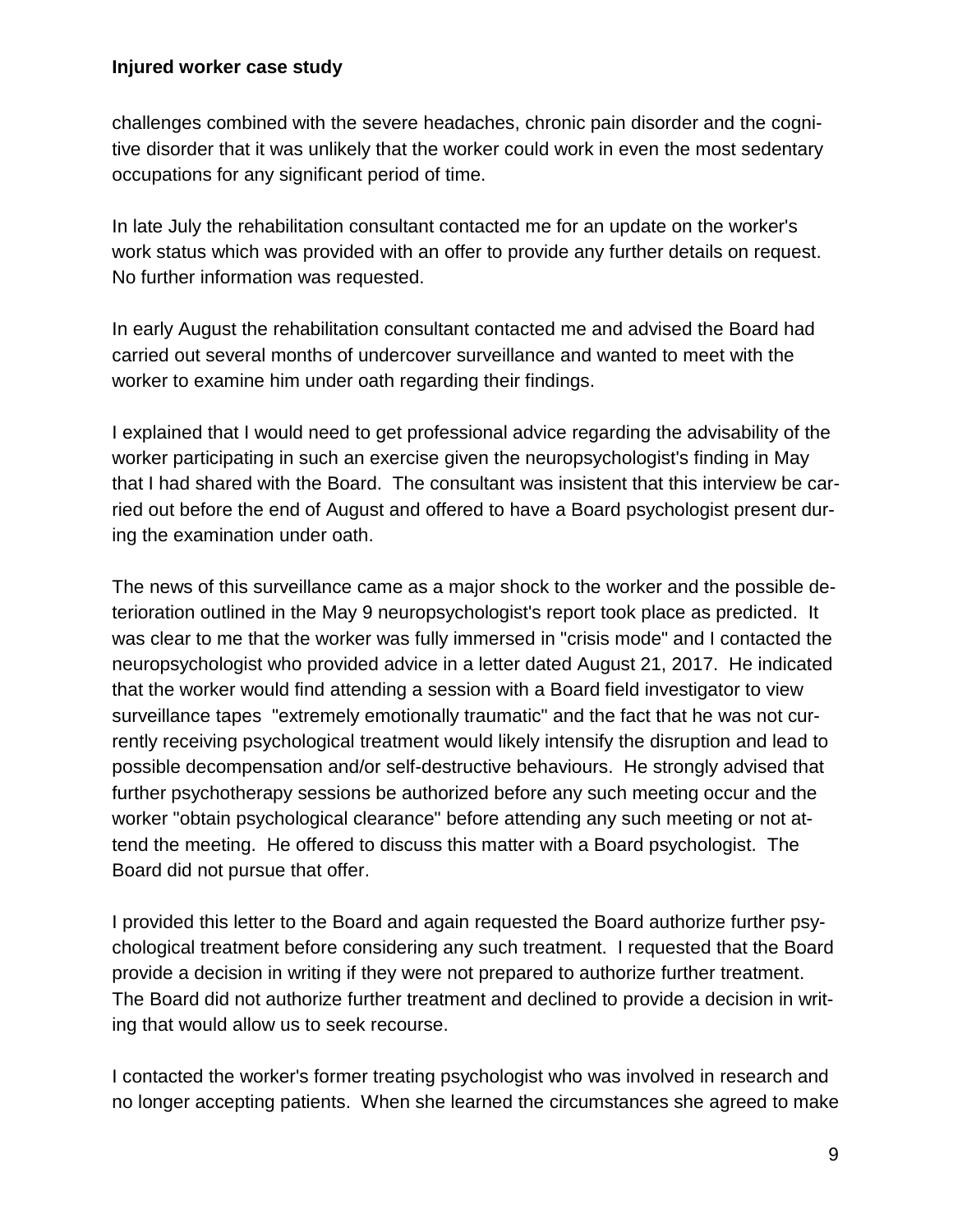an exception and initiated psychotherapy sessions with the worker starting in early October. At that point the Board was not responding to my repeated requests to authorized treatment. The worker had just completed bankruptcy and had no funds. I arranged for a private loan to cover the cost of treatment on an interim basis.

The Board also did not take any steps to complete the worker's permanent disability until we contacted the Provincial Ombudsperson. On January 8, 2018, the rehabilitation consultant provided a memo to file reviewing the results of the video surveillance and concluded:

Although I've viewed the surveillance information critically, I did not assess any of the information I saw or heard to be in direct contradiction with the limitations or restrictions accepted on [the worker's] claim. In other words, my review of the evidence did not compel me to request any re-adjudication given his activities appear to be in keeping with the limitations already accepted under the claim.

A Board psychologist reviewed the raw neuropsychological test data provided by the worker's neuropsychologist and advised the Board disability awards officer that the neuropsychologist's conclusions in his May 2017 report could not be relied upon because they were not drawn from valid data. She recommended that the worker's psychological impairment rating should be set at 15% as previously established by the Board.

In the February 2, 2018 decision the Board disability awards officer concluded that the worker was entitled to an additional 2% increase of his previous award of 35.5% disability. In a further letter dated February 9, 2018 a Board officer concluded that there would be no change to the boards conclusion that the worker was capable of full-time employment as a human resources professional and, as a result, no loss of earnings assessment would take place. Also the board would not pay for further treatment for the worker's permanent psychological injuries.

The worker requested reviews of both the February 2 and 9 decisions to the Review Division. In the September 26, 2018 review decision (**RD# 8**) the review officer increased the worker's psychological impairment from 15% to 25% but found that the worker was not entitled to the chronic pain awards for the neck, back and right shoulder.

In the September 27, 2018, review decision (**RD#9**) by the same review officer the issue of loss of earnings was referred back to the Board. The review officer confirmed the